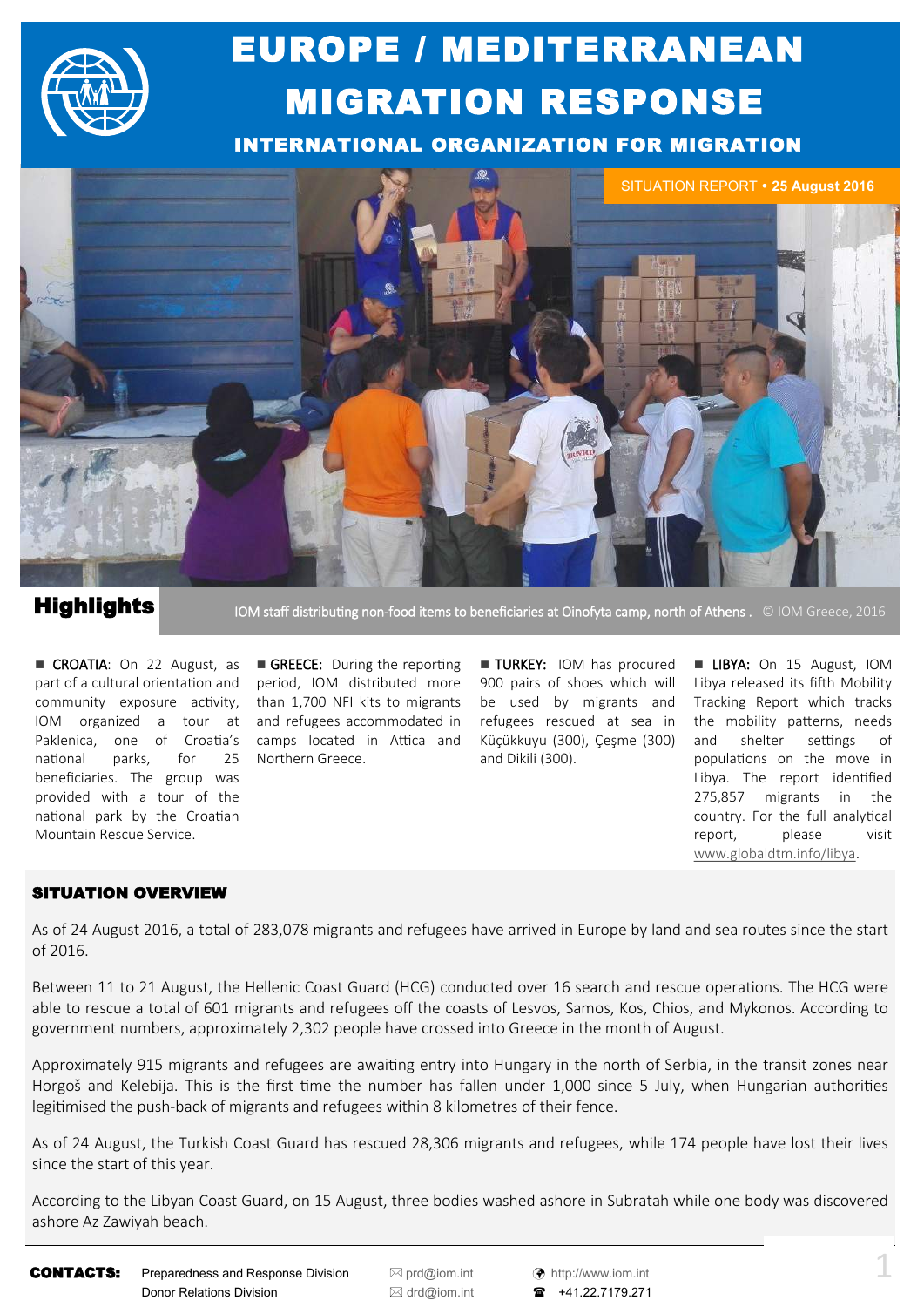### IOM RESPONSE

### **Turkey**

During the reporting period, IOM continued to support the Turkish Coast Guard (TCG) by distributing food, water, and non-food items (NFIs) to migrants and refugees rescued at sea. In Dikili (one of the points in İzmir for irregular migrants and refugees crossing to Lesvos, Greece) IOM assisted the TCG by providing food, water, NFI (including clothing and shoes) and hygiene kits for 157 rescued migrants and refugees. The majority of those rescued at sea in Dikili came from Syria.

In Çeşme (one of the points in Izmir for irregular migrants and refugees crossing to Chios, Greece), the IOM field team provided food, water and NFIs to 223 rescued migrants and refugees, the majority of whom were also from Syria. Furthermore, in Küçükkuyu (a point in Çanakkale province where irregular migrants and refugees cross to Mytilene, Greece), IOM distributed food, water, and NFIs to 54 rescued migrants and refugees. IOM social workers continue to identify and refer vulnerable migrants and refugees rescued at sea to relevant authorities and institutions.



To meet the request by TCG and with funding from the European Commission – Humanitarian Aid & Civil Protection (ECHO), IOM procured 1,000 food kits and 2,000 bottled water to be distributed to rescued migrants and refugees. Moreover, IOM, in cooperation with a local NGO, will be purchasing 3,000 packages of baby diapers to be distributed to vulnerable migrant and refugee families in and around Izmir.

Through funding from the US Association for International Migration (USAIM), IOM has also procured 900 pairs of shoes which will be distributed to migrants and refugees rescued at sea in Küçükkuyu (300), Çeşme (300) and Dikili (300).



Young rescued migrant in Çeşme receiving NFIs from IOM. © IOM Turkey 2016

### **Greece**

IOM has deployed on-site and mobile protection teams to provide support and assistance to beneficiaries in formal and informal sites in Attica, Northern Greece and on the islands. The IOM teams support services include psychosocial and legal counselling, identification and referral of vulnerable migrants and refugees, as well as information and awareness raising on rights and registration, and risks of smuggling and trafficking.

IOM continues to distribute non-food item (NFI) kits to beneficiaries accommodated in camps that are co-managed by IOM and the Government. During the reporting period, IOM distributed more than 1,700 NFI kits to migrants and refugees accommodated in camps located in Attica and Northern Greece. Additionally, IOM distributed 4,990 hygiene kits (containing items such as face/body towels, soap bars, shampoo, toothbrush and toothpaste, wet wipes, mosquito repellent spray, and sunscreen) to beneficiaries in Thermopyles, Laurio, Malakasa, Ritsona, Oinofyta, Derveni, Karamanlis, and Ioannina camps.

During the reporting period, IOM delivered information services to 833 beneficiaries at the reception and identification centres in Lesvos and Samos. The beneficiaries received information about their rights and obligations, as well as information on the asylum process and assisted voluntary return (AVR) services. IOM cultural mediators also

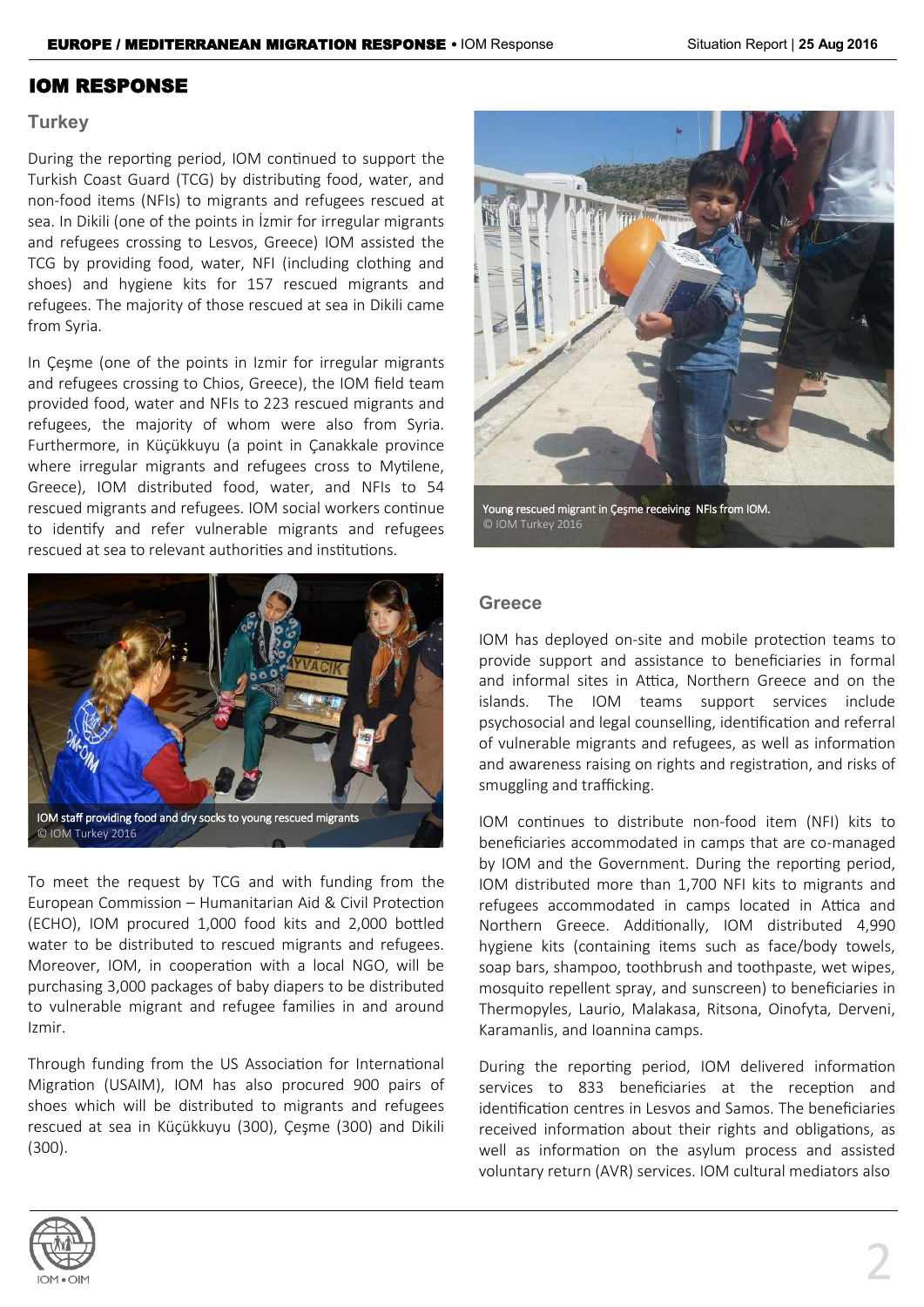### **Greece (continued)**

provided interpretation services for 205 beneficiaries during their medical and psychosocial sessions.



IOM continues to provide AVR services and extensive information campaigns at open facilities in the mainland and islands where the majority of the stranded migrants are accommodated. Since the start of the year, IOM has assisted 4,108 migrants (including 29 medical cases and 48 unaccompanied minors) safely return to their country of



IOM staff providing counselling and information to migrants and refugees. © IOM Greece 2016

origin. The majority of this total were returned to Morocco (1,019), Afghanistan (984), Iraq (665), and Iran (504).

As of 24 August, IOM has assisted 3,054 beneficiaries under the EU relocation programme. During the pre-departure phase, IOM conducted health assessments to ensure that beneficiaries travel in safety. Furthermore, IOM organized pre-departure and cultural orientation sessions, providing information on their rights and obligations, what to expect when they arrive, as well as pre-embarkation information.

IOM is planning to assist migrant and refugee children, of primary school age, integrate into the formal Greek education system by providing them with transportation service to their nearest public school, as well as help to provide them with school kits and materials.

### **Serbia**



IOM staff providing information to a family at the Kelebija/Horogs transit point. © IOM Serbia 2016 お習に

IOM teams continue to provide counselling on assisted voluntary return (AVR) options to migrants in Serbia who are seeking to return to their country of origin. IOM teams are deployed at Presevo Registration Centre, Dimitrovgrad, Sid and Kelebija/Horogs border crossing points. For vulnerable families and individuals, IOM also provides transportation to local institutions and service providers such as the local health centre and centre for social work. During the reporting period, IOM provided 384 vulnerable migrants and refugees with transportation assistance.

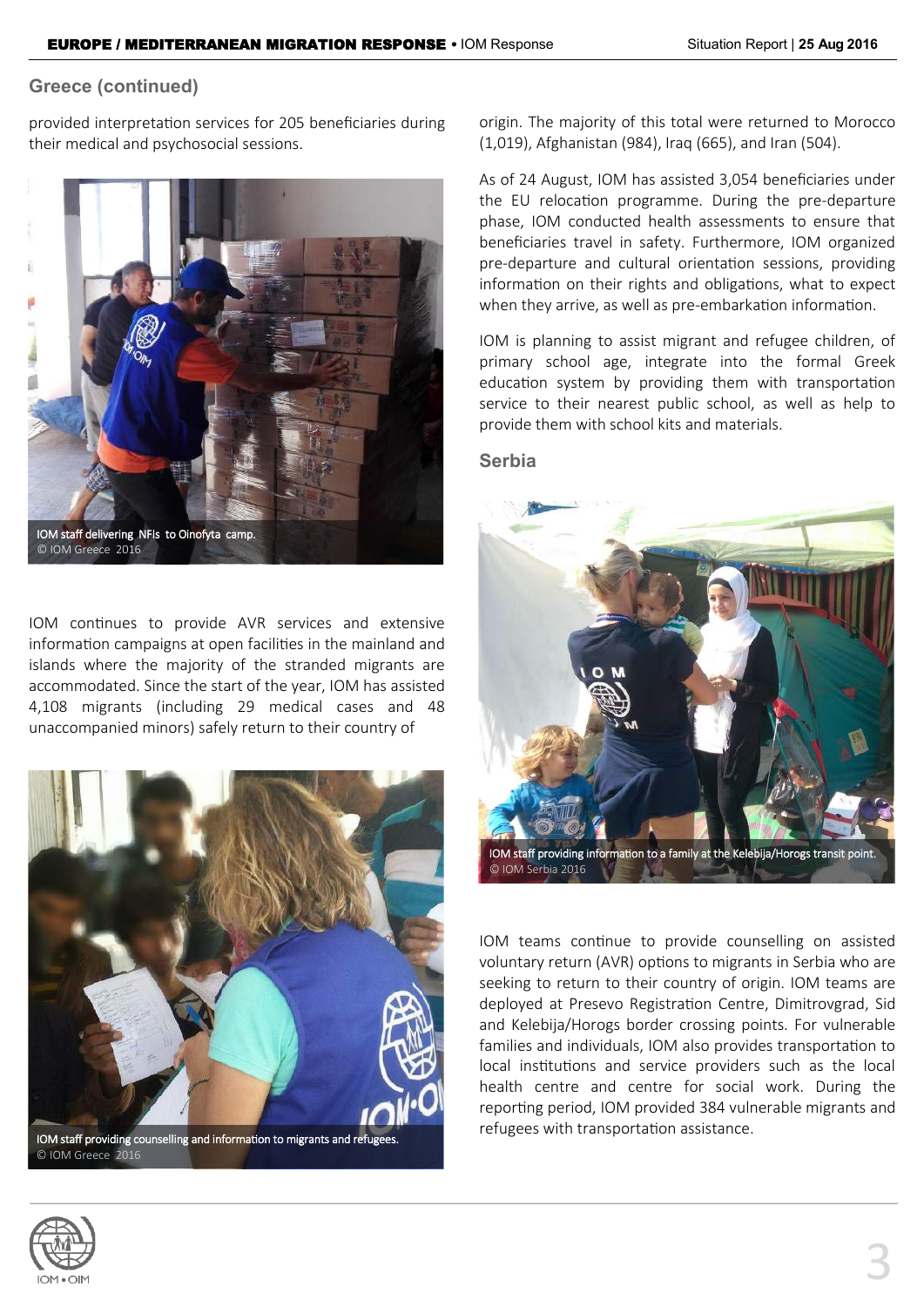### **Serbia (continued)**

Since mid-February 2016, IOM has provided AVR assistance to a total of 52 beneficiaries. The majority of these beneficiaries were returned to Morocco (16), Iran (14), Iraq (9), and Algeria (5). For those who decide to return to their country, IOM provides them with all necessary technical and logistical support, including: contact with relevant embassies, transport to the embassies, assistance with travel documents, travel arrangements, transit assistance, and assistance upon arrival to the country of origin.

### **Former Yugoslav Republic of Macedonia**

IOM has two mobile teams in the Tabnovce and Gevgelija reception centres. Each team consists of three staff members (a translator, social worker and medical officer) who help to address the needs of vulnerable populations among the remaining group of migrants and refugees. The mobile teams are actively monitoring and screening the remaining migrants and refugees to help ensure that those with vulnerabilities, especially victims of trafficking, are identified and referred to the appropriate services.

IOM also helps to support the Border Police units in facilitating communication with migrants/refugees by establishing mobile teams of interpreters from Arabic to Macedonian.

### **Croatia**

During the reporting period, IOM organized and provided a total of 24 language (16 in English and eight in Croatian) courses at the Reception Centre for Asylum Seekers (RCAS) in Zagreb. Furthermore, IOM delivered four cultural orientation workshops at the RCAS. IOM interpreters continue to provide support and act as cultural mediators for information dissemination and communication for asylum seekers, migrants, and refugees. As of 24 August, a total of 171 language (111 in English and 60 in Croatian) courses and 34 cultural orientation courses have been delivered by IOM.

On 18 August, the first of two gender-based violence (GBV) workshops was organized and hosted by IOM. A total of 22 participants attended the workshop "Introduction to GBV: Basic Features, Indicators, and Consequences of GBV". Along with IOM, participants from six other organisations were present, including representatives from Jesuit Refugee Service, Centre for Peace Studies, Medecins du Monde, Save the Children, Croatian Red Cross, and the Rehabilitation Centre for Stress and Trauma. The second GBV workshop is scheduled for 25 August.

On 22 August, as part of a cultural orientation and community exposure activity, IOM organized a tour at Paklenica, one of Croatia's national parks in the southern Velebit mountain range. A total of 25 beneficiaries, who were selected based on their regular attendance to the IOM language and cultural workshops, were provided with a tour of the national park by the Croatian Mountain Rescue Service.



During the reporting period, IOM purchased and distributed toys for children of all ages at the RCAS in Zagreb and Kutina. Additionally, IOM purchased 2,885 pieces of underwear, 2,810 pairs of socks, 55 tunics, 55 scarves, and 55 leggings that will be distributed to beneficiaries at the RCAS in Zagreb.

### **Slovenia**

On 17 August, as part of the EU relocation programme, a group of 14 Syrian and Iraqi nationals arrived from Greece to Ljubljana Jože Pučnik Airport. IOM staff, along with representatives from UNHCR and the Ministry of Interior (MOI), welcomed the group at the airport and provided them with reception assistance. The representatives from the MOI escorted them to the asylum centre in Ljubljana where their applications for international protection were submitted. To date, 61 persons (31 Syrians, 15 Iraqis, and 15 Eritreans) seeking international protection have arrived in Slovenia.

### **Italy**

IOM teams continue to be deployed at the main boat landing points in Sicily (including Lampedusa), Calabria, and Apulia. The IOM teams provide legal assistance to those arriving by sea, monitor the reception conditions of migrants, and support the authorities in the identification of vulnerable populations. Vulnerable cases also include unaccompanied children, migrants in need of health and/or

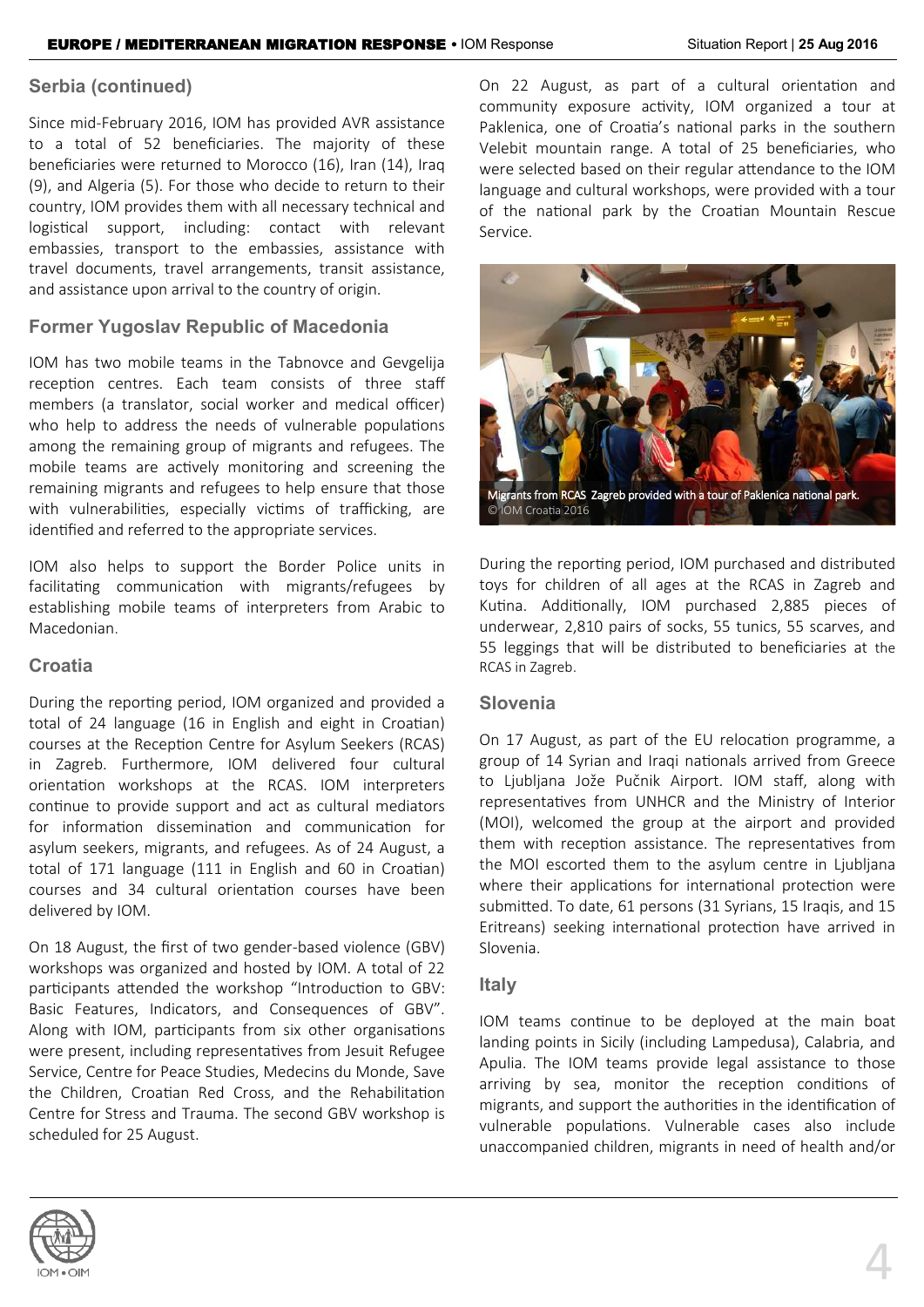### **Italy (continued)**

psychosocial support, women victims of trafficking, and the elderly. Furthermore, two IOM teams work in Sicily and Apulia with the specific aims of enhancing detection and identification of victims of trafficking and referring them for services to relevant authorities.

### **Libya**

On 15 August, IOM Libya released its fifth Mobility Tracking Report which tracks the mobility patterns, needs and shelter settings of populations on the move in Libya. The report identified 348,372 internally displaced persons (IDPs), 310,265 returnees, and 275,857 migrants in the country. The number of migrants inside the country have remained relatively stable, increasing by only five per cent since the previous report. Approximately 79 per cent of migrants reported living in private housing, 18 per cent in public places, including unfinished buildings, tents, caravans and makeshift shelters, while some two per cent were in detention centres. The most frequently reported countries of origin for migrants were Chad, Egypt and Niger. For the full analytical report, please visit [www.globaldtm.info/libya.](http://www.globaldtm.info/libya) 



During the reporting period, IOM through local partners, the Libyan Red Crescent in Benghazi and STACO (Sheikh Taher Azzawi Charity Organisation), distributed non-food items (NFI) including mattresses, pillows and blankets, as well as hygiene kits to a total of 520 migrants staying in various detention centres throughout the country, including Al Kwifiya, Tukra, Al Khums, and Misratah detention centres.

On 23 August, IOM organized a voluntary repatriation charter flight for 241 Nigerian migrants (67 women and 174

men) who were returning to Lagos, Nigeria. Before their departure, IOM provided them with hygiene kits, underwear, clothes, and shoes. The group was escorted to Mitiga Airport by a mobile patrol team from the Libyan Directorate for Combatting Illegal Migration. The charter flight was funded by the Swiss State Secretariat for Migration, the UN Central Emergency Fund, and the Kingdom of the Netherlands.



### **Niger**

At the IOM transit centres, between  $11 - 24$  August, IOM registered 237 new migrants requesting voluntary return services. Furthermore, IOM provided 945 migrants with shelter, food, and medical and psychosocial support assistance.

IOM provided 632 migrants with return assistance to their country of origin, the majority of whom were returned to Guinea Conakry (334), Senegal (104), Mali (57), Guinea Bissau (44), and Cote d'Ivoire (44).

On 13 and 14 August, two days of cultural activities focused on sensitization topics around migration was held in Agadez. The activities were organized by IOM in partnership with the NGO, COOPI. The activities provided a safe space for migrants and members of the host community to exchange their views on migration and on the risks entailed around irregular movement. On the first day, a football match was organized for migrants hosted at the IOM transit centre in Agadez and people from the neighbourhood. A participatory performance in both French and Haoussa was also carried out, focusing on daily life in Niger and on the push factors that lead many migrants to leave their countries. The performance was done by eight actors from the local association "Bafunei Bijiho".

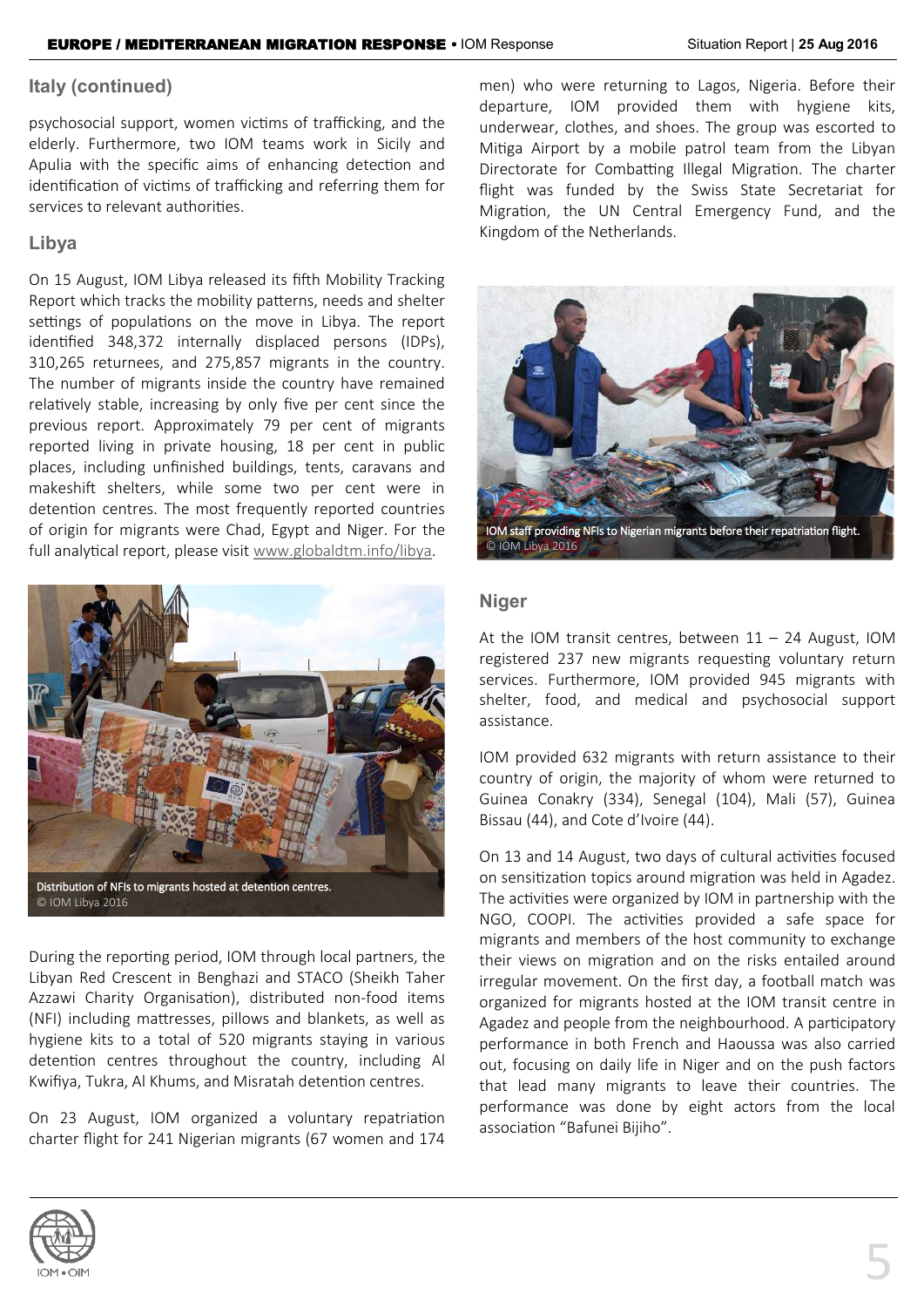### IOM operations are supported by:

















Département fédéral de justice et police DFJP Secrétariat d'Etat aux migrations SEM











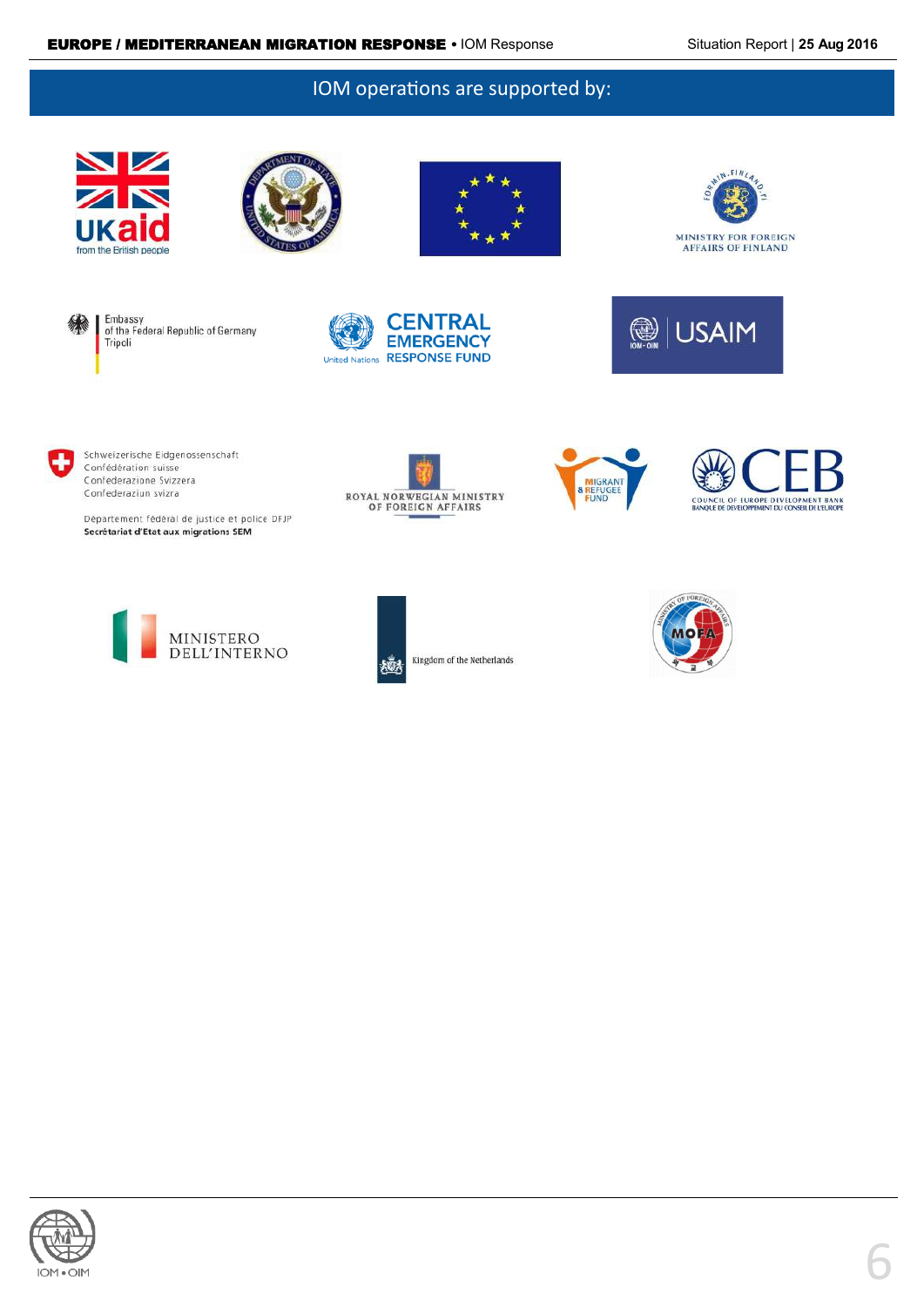# Europe / Mediterranean Migration Response

IOM's **online portal** provides information on trends and transit routes related to the Europe / Mediterranean migration crisis. The below depicts a map of the transit routes and the total number of people that travelled to Europe. An updated version of the portal can be found at **[http://migration.iom.int.](http://migration.iom.int)** 

\*All other countries in the route have registered zero arrivals in the period between the reporting period. However there are stranded migrants in those countries. The number of stranded migrants is on the next page.





| <b>Recent trends in migrant flow</b>                                                  | Between 11 August $-24$ August $2016*$ |                 |                    |                    |                 |
|---------------------------------------------------------------------------------------|----------------------------------------|-----------------|--------------------|--------------------|-----------------|
| Country                                                                               | Greece                                 | Bulgaria        | Italy              | Serbia             | Hungary         |
| <b>Registered Arrivals</b>                                                            | .434                                   | 903             | 4,565              | 305                | 189             |
| Change in comparison to registered arrivals of<br>previous period (28 July—10 August) | Increase<br>of less than $1\%$         | Decrease of 18% | Decrease of $61\%$ | Increase of $50\%$ | Increase of 12% |